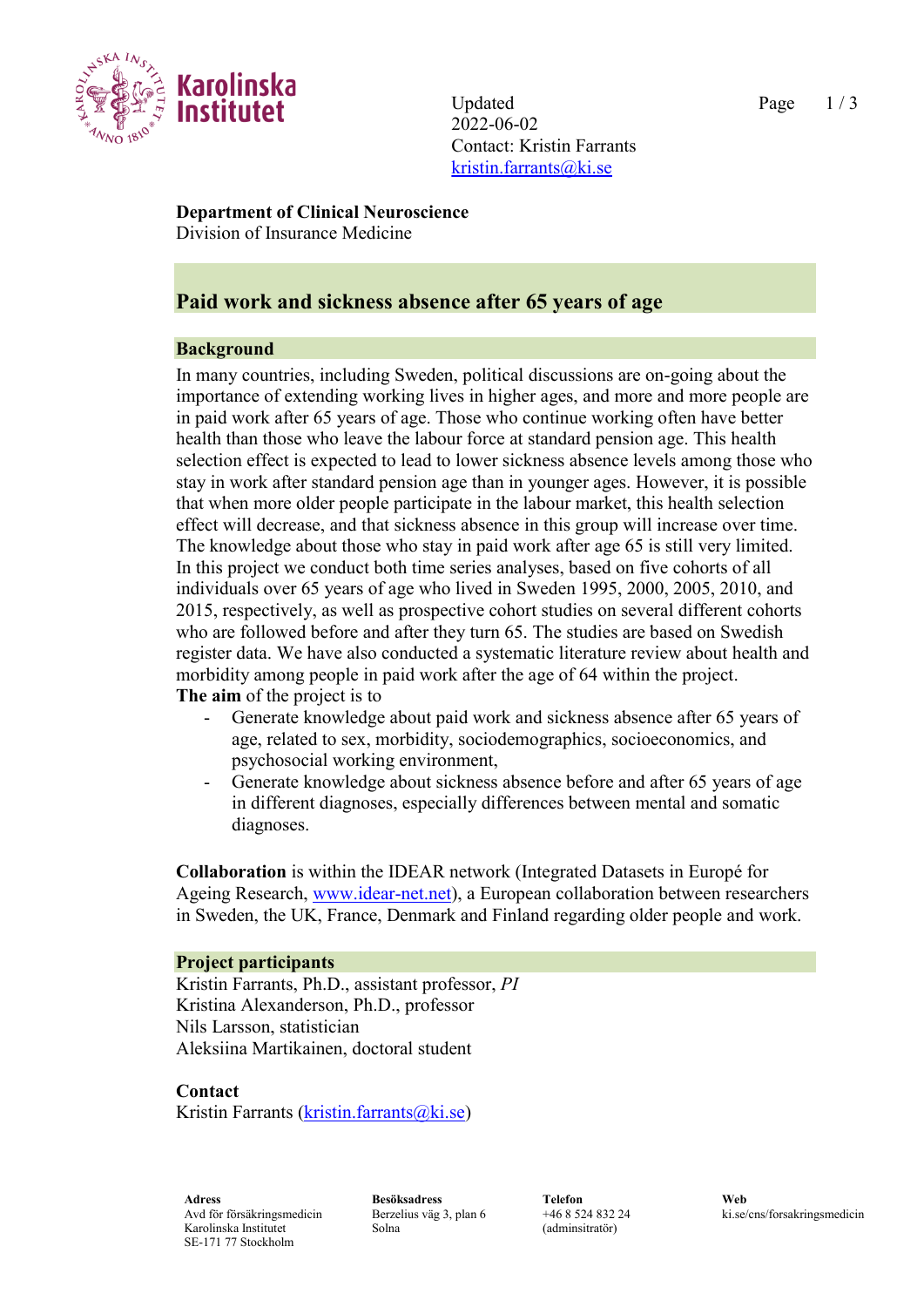

#### **Financing**

The Swedish Research Council for Health, Work and Welfare

# **Publications** (listed after type of publication)

## **Published in international scientific journals**

- 1. Martikainen A, Alavi Svensson A, Alexanderson K, Farrants K. *Associations of sickness absence and disability pension due to mental and somatic diagnoses when aged 60–64 with paid work after the standard retirement age; a prospective population-based cohort study in Sweden.* BMC Public Health 21:2322. 2021. DOI:10.1186/s12889-021-12382-4.
- 2. Farrants K, Head J, Alexanderson K. *Trends in associations between sickness absence before the age of 65 and being in paid work after the age of 65: prospective study of three total population cohorts.* Journal of Aging & Social Policy. 2022. Online ahead of print. DOI: 10.1080/08959420.2021.2022950.
- 3. Farrants K, Head J, Framke E, Rugulies R, Alexanderson K. *Associations between combinations of job demands and job control among 616,818 people aged 55-64 in paid work with their labour market status 11 years later: a prospective cohort study*. International Archives of Occupational and Environmental Health. 2021.95(1):169-185. DOI: 10.1007/s00420-021-01717-8.
- 4. Farrants K, Marklund S, Kjeldgård L, Head J, Alexanderson K. *Sick leave before and after the age of 65 among those in paid work in Sweden in 2000 or 2005: a register-based cohort study*. Journal of International Medical Research. 2018.46(2):464-577. DOI: 10.1177/0300060517734744.
- 5.Farrants K, Marklund S, Kjeldgård L, Head J, Alexanderson K. *Sick leave among individuals in paid work after age 65; a Swedish population-based study covering 1995, 2000, 2005, and 2010.* Scandinavian Journal of Public Health. 2018.46(3):297-305. DOI: 10.1177/1403494817731487.

## **Publications in Swedish**

(ki.se/cns/forsakringsmedicin under "publikationer > rapporter")

- 1. Farrants K, Alexanderson K, Dervish J, Marklund S. 2022. Hälsa och sjuklighet bland personer som förvärvsarbetar efter 64 års ålder: en systematisk litteraturöversikt. Avdelningen för försäkringsmedicin, Karolinska Institutet. ISBN 978-91-8016-693-5.
- 2. Marklund S, Kjeldgård L, Alexanderson K. 2013. Sjukfrånvaro efter 65 års ålder. Underlagsrapport Nr 14 till Parlamentariska Socialförsäkringsutredningen. Statens Offentliga Utredningar S 2010:04.